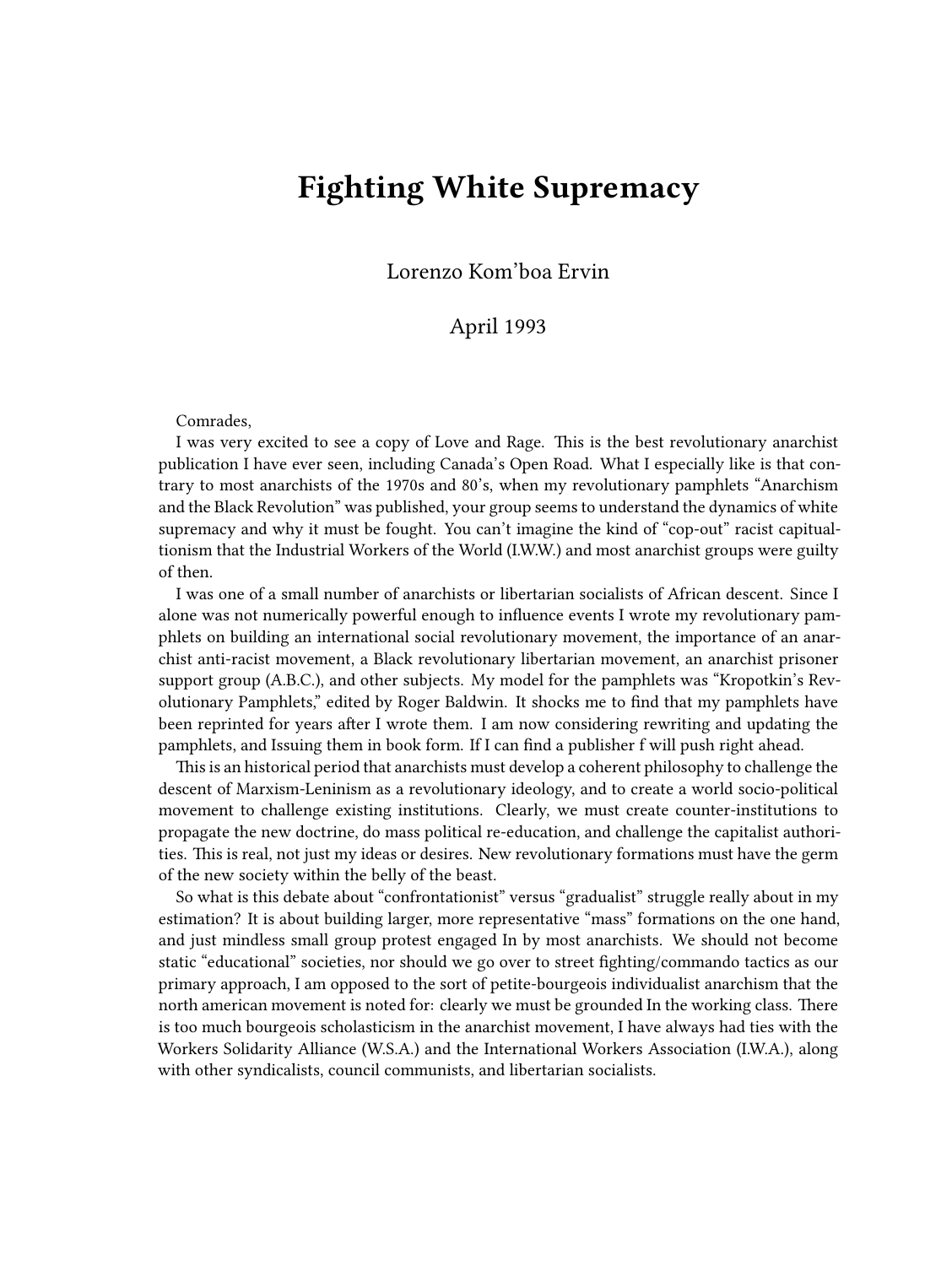So, what have I been doing since my release from prison in 1983? I have been a full-time community organizer almost since my first day on the streets, I have been the president of a small activist coalition which has been fighting racism and police brutality in Chatanooga, Tennessee for years. Our struggle has driven the Klan out of the city, forced a murderous police commisioner to resign in disgrace, and to topple the local racist government. Our tactics have included civil rights lawsuits, mass demonstrations, armed self-defense, rallies, conferences, door-to-door organizing, and any other effective tactics. We have turned this small conservative town upsidedown! We've got the cops and the Klan on the run!

Finally, I am writing my autobiography, and only need a publisher. If you know anybody who can do the job, let me know.

Once again, I love the paper. Please send some back issues.

In love and struggle,

Lorenzo Komboa Erwin